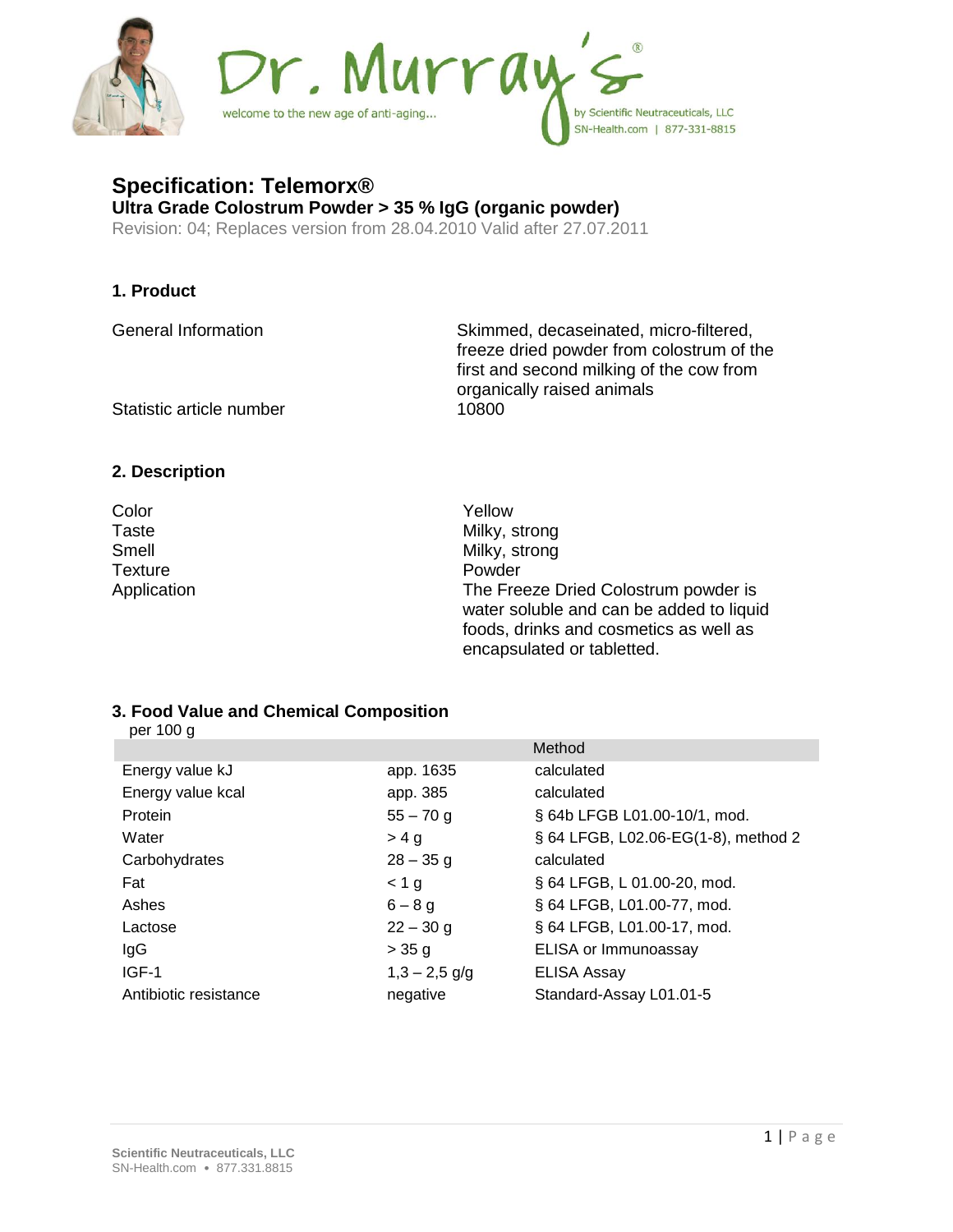# **4. Microbiological requirements**

|                                 |                      | Method              |
|---------------------------------|----------------------|---------------------|
| Cell-count                      | $<$ 1,0x104 cfu/g    | § 64 LFGB L00.00-88 |
| <b>Mildew</b>                   | $<$ 1,0x102 cfu/g    | § 64 LFGB 01.00-37  |
| Yeasts                          | $<$ 1,0x102 cfu/g    | § 64 LFGB 01.00-37  |
| Coliforme                       | $<$ 1,0 $x$ 10 cfu/g | § 64 LFGB L01.00-3  |
| E-coli                          | $<$ 1,0 $x$ 10 cfu/g | § 64 LFGB L06.00-36 |
| Staphylococcus aureus           | $<$ 1,0x10 cfu/g     | § 64 LFGB L00.00-55 |
| Clostridium perfringens         | $<$ 1,0 $x$ 10 cfu/g | § 64 LFGB L00.00-57 |
| Enterobacteriaceae              | $<$ 1.0x10 cfu/g     | § 64 LFGB L05.00-5  |
| <b>Bacillus cereus</b>          | $<$ 1,0 $x$ 10 cfu/g | § 64 LFGB L00.00-33 |
| Enterococci                     | $<$ 1,0 $x$ 10 cfu/g | § 64 LFGB L06.00-32 |
| Anaerobic sporulating organisms | $<$ 1,0 $x$ 10 cfu/g | § 64 LFGB L00.00-57 |
| Salmonella                      | Negative in 25 g     | § 64 LFGB L00.00-20 |
| Listeria spp.                   | Negative in 25 g     | § 64 LFGB L00.00-32 |

# **5. Packaging**

150 cc PET Packer Cobalt Blue Bottle with Pressure Seal Child Resistant Cap; Tyvek® Bag **Desiccants** 

# **6. Storage**

| Storage     | Cool (50°F – 77°F (10°C - 25°C)), dry and dark place |
|-------------|------------------------------------------------------|
| Best before | 2.5 years from the date of manufacturing             |

#### **7. ALBA List**

| <b>Description</b>              | <b>Present</b> | <b>Absent</b> |
|---------------------------------|----------------|---------------|
| Wheat and gluten sources        |                | X             |
| <b>Shellfish</b>                |                | X             |
| Eggs and egg sources            |                | X             |
| Fish                            |                | X             |
| Peanuts and peanuts products    |                | X             |
| Soy                             |                | x             |
| Milk and milk products          | X              |               |
| Tree nuts and their derivatives |                | X             |
| Celeriac                        |                | X             |
| Mustard                         |                | X             |
| Sesam                           |                | x             |